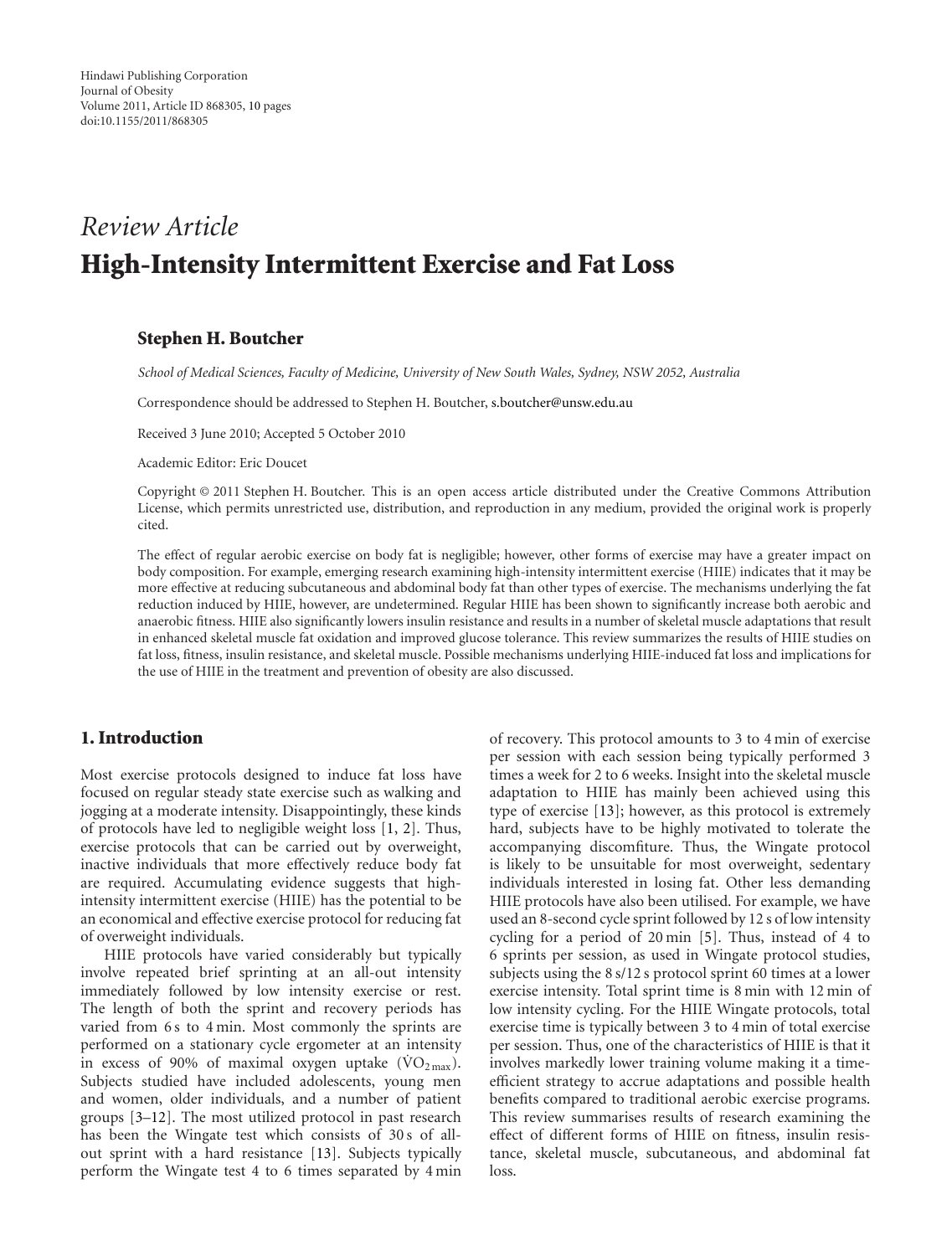# 2. Acute Response and Chronic Adaptations to High-Intensity Intermittent Exercise

Acute responses to HIIE that have been identified include heart rate, hormones, venous blood glucose, and lactate levels, autonomic, and metabolic reactivity. Heart rate response is dependent on the nature of the HIIE protocol but typically is significantly elevated during exercise and declines during the period between sprint and recovery. For example, Weinstein et al. [\[14\]](#page-7-7), using the Wingate protocol, recorded peak heart rates of 170 bpm immediately after a 30 second maximal all-out cycle sprint. Heart rate response to the 8 s/12 s protocol typically averages around 150 bpm after 5 min of HIIE which increases to 170 bpm after 15 min of HIIE [\[15](#page-7-8)]. In this protocol, there is typically a small heart rate decrease of between 5–8 bpm during each 12-second recovery period. A similar pattern of heart rate response was found for an HIIE protocol consisting of ten 6-second sprints interspersed with 30 s recovery. Heart rate increased to 142 bpm after the first sprint and then increased to 173 bpm following sprint ten [\[16\]](#page-7-9).

Hormones that have been shown to increase during HIIE include catecholamines, cortisol, and growth hormones. Catecholamine response has been shown to be significantly elevated after Wingate sprints for both men and women [\[17,](#page-7-10) [18](#page-8-0)]. Catecholamine response to HIIE protocols that are less intensive than the Wingate protocol have also been shown to be elevated. For example, Christmass et al. [\[19](#page-8-1)] measured catecholamine response to long (24 s/36 s recovery) and short (6 s/9 s recovery) bout intermittent treadmill exercise and found that norepinephrine was significantly elevated postexercise. Also Trapp et al. [\[15\]](#page-7-8) found significantly elevated epinephrine and norepinephrine levels after 20 min of HIIE cycle exercise (8 s/12 s and 12 s/24 s protocols) in trained and untrained young women. Bracken et al. [\[16](#page-7-9)] examined the catecholamine response of 12 males who completed ten 6-second cycle ergometer sprints with a 30 second recovery between each sprint. From baseline, plasma epinephrine increased 6.3-fold, whereas norepinephrine increased 14.5-fold at the end of sprinting (Figure [1\)](#page-2-0). The significant catecholamine response to HIIE is in contrast to moderate, steady state aerobic exercise that results in small increases in epinephrine and norepinephrine [\[20\]](#page-8-2). The HIIE catecholamine response is an important feature of this type of exercise as catecholamines, especially epinephrine, have been shown to drive lipolysis and are largely responsible for fat release from both subcutaneous and intramuscular fat stores [\[21](#page-8-3)]. Significantly, more *β*-adrenergic receptors have been found in abdominal compared to subcutaneous fat [\[22\]](#page-8-4) suggesting that HIIE may have the potential to lower abdominal fat stores. Aerobic endurance training increases *β*-adrenergic receptor sensitivity in adipose tissue [\[23\]](#page-8-5). Interestingly, in endurance trained women, *β*-adrenergic sensitivity was enhanced, whereas the sensitivity of the antilipolytic *α*<sup>2</sup> receptors was diminished [\[24](#page-8-6)]. However, no data are available concerning HIIE training effects on  $\beta$  or  $\alpha_2$ adrenergic receptor sensitivity of human adipocytes.

Nevill et al. [\[25](#page-8-7)] examined the growth hormone (GH) response to treadmill sprinting in female and male athletes and showed that there was a marked GH response to only 30 s of maximal exercise and the response was similar for men and women but greater for sprint compared to endurance trained athletes. GH concentration was still ten times higher than baseline levels after 1 hour of recovery. Venous blood cortisol levels have also been shown to significantly increase after repeated 100 m run sprints in trained males [\[26\]](#page-8-8), after five 15-second Wingate tests [\[27\]](#page-8-9), and during and after brief, all-out sprint exercise in type 1 diabetic individuals [\[28](#page-8-10)].

Venous blood lactate response to the Wingate test protocols has typically ranged from 6 to  $13$  mmol⋅L<sup>-1</sup>. Lactate levels after the Wingate test are typically higher in trained anaerobic athletes and have been shown to be similar [\[18\]](#page-8-0) and lower for trained women compared to trained men [\[17\]](#page-7-10). Lactate levels gradually increase during longer, lower intensity HIIE protocols. Trapp et al. [\[15](#page-7-8)] showed that 8 s/12 s HIIE for 20 min increased plasma lactate levels between 2 and 4 mmol·L−<sup>1</sup> after 5 min of HIIE for both trained cyclists and untrained females. Lactate rose to between 4 and 5 mmol·L−1after 15 min of HIIE. During a 12 s/24 s HIIE condition lactate levels of the untrained were similar but were significantly higher for the trained female cyclists (between 7 and 8 mmol·L−1after 15 min). Despite increasing lactate levels during HIIE exercise, it appears that free fatty acid transport is also increased. For example, a 20 minute bout of 8 s/12 s HIIE produced increased levels of glycerol indicating increased release of fatty acids [\[15\]](#page-7-8) which peaked for untrained women after 20 min and after 10 min of HIIE for trained women.

HIIE appears to result in significant increases in blood glucose that are still elevated 5 min [\[29](#page-8-11)] and 30 min postexercise [\[18](#page-8-0)]. HIIE appears to have a more dramatic effect on blood glucose levels of exercising type 1 diabetic individuals. Bussau et al. [\[28](#page-8-10)] examined the ability of one 10-second maximal sprint to prevent the risk of hypoglycemia typically experienced after moderate aerobic exercise in type I diabetics. Twenty minutes of moderateintensity aerobic exercise resulted in a significant fall in glycemia. However, one 10-second sprint at the end of the 20-minute aerobic exercise bout opposed a further fall in glycemia for 120 minutes, whereas in the absence of a sprint, glycemia decreased further after exercise. The stabilization of glycemia in the sprint trials was associated with elevated levels of catecholamines, growth hormone, and cortisol. In contrast, these hormones remained at near baseline levels after the 20 min of aerobic exercise. Thus, one 10-second all out sprint significantly increased glucose, catecholamines, growth hormone, and cortisol of type 1 diabetic individuals for 5 min after HIIE. Authors suggest that the addition of one 10-second sprint after moderate intensity aerobic exercise can reduce hypoglycemia risk in physically active individuals who possess type 1 diabetes.

Autonomic function has been analyzed after HIIE by assessing heart rate variability. Parasympathetic activation was found to be significantly impaired in a 10-minute recovery period after repeated sprint exercise [\[30](#page-8-12)] and a 1-hour recovery period [\[31](#page-8-13)] in trained subjects. Buchhiet et al. [\[30](#page-8-12)] have suggested that parasympathetic or vagal impairment is caused by the heightened sympathetic activity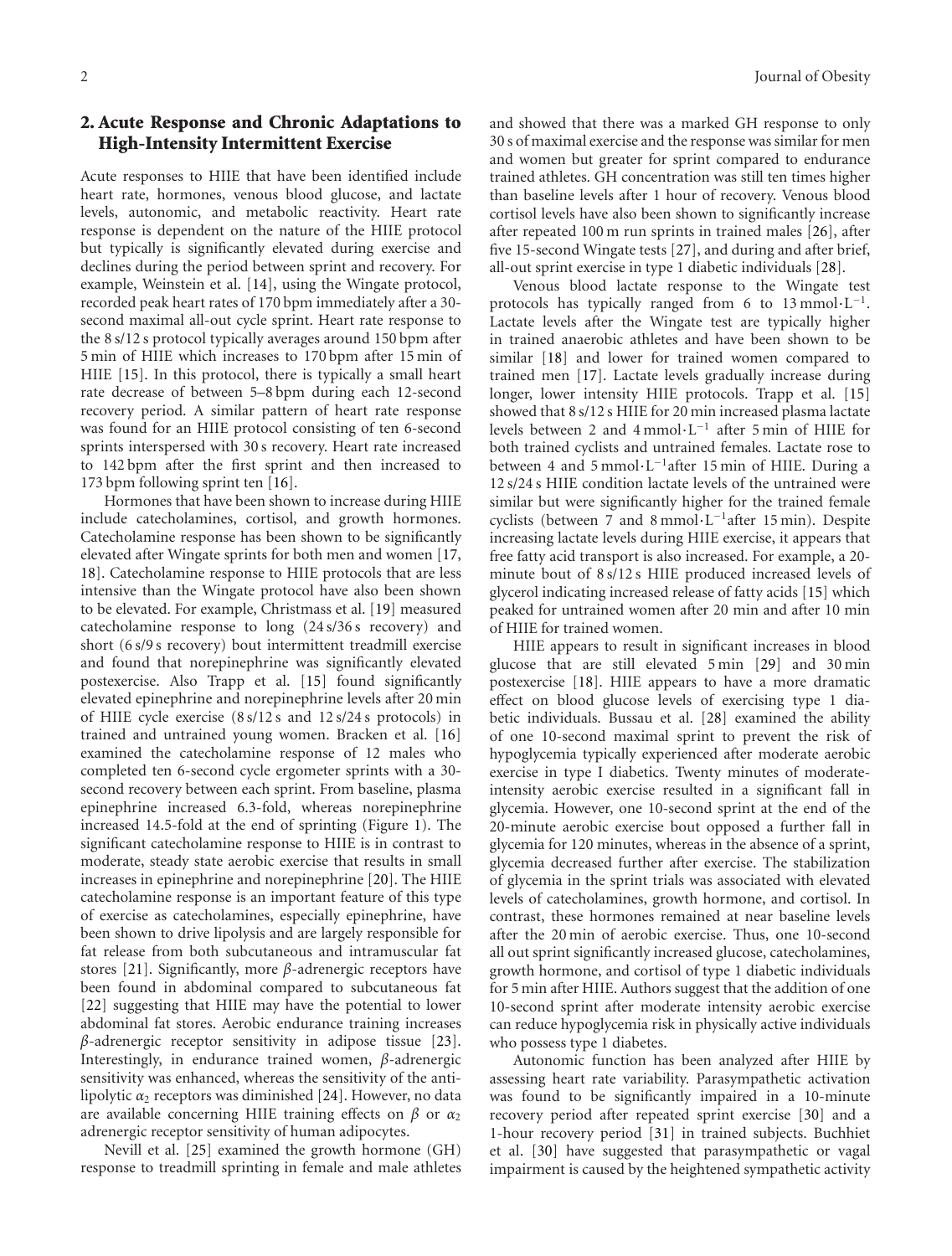

<span id="page-2-0"></span>Figure 1: Plasma noradrenaline (NA) and adrenaline (AD) concentration of subjects at rest (CON) and following each 6-second sprint (EX) (mean ± SD, *n* = 12). <sup>∗</sup>Indicates a significant difference from equivalent CON value (*P<.*05). (Adapted from Bracken et al. [\[16\]](#page-7-9)).

that occurs during HIIE exercise and the persistent elevation of adrenergic factors and local metabolites during recovery (e.g., epinephrine, norepinephrine, and venous blood lactate).

With regard to metabolic response, HIIE initially results in decreased adenosine triphosphate (ATP) and phosphocreatine (PCr) stores followed by decreased glycogen stores [\[32\]](#page-8-14) through anaerobic glycolysis [\[33\]](#page-8-15). Gaitanos et al. [\[29](#page-8-11)] have suggested that towards the end of an HIIE session, which consists of numerous repeat sprints (e.g., ten 6-second bouts of maximal sprinting), an inhibition of anaerobic glycogenolysis may occur. These authors have further suggested that at the end of the HIIE bout, ATP resynthesis may be mainly derived from PCr degradation and intramuscular triacylglycerol stores. However, this pattern of fuel utilization during HIIE has not been demonstrated in humans. After hard, all-out HIIE exercise, complete phosphagen recovery may take 3-4 min but complete restoration of pH and lactate to pre-exercise levels may take hours [\[33](#page-8-15)]. The recovery of the exercising muscle after HIIE to its pre-exercise state is undetermined. After a hard bout of aerobic exercise, recovery has typically been found to be biphasic with an initial rapid phase of recovery lasting 10 s to a few minutes followed by a slower recovery phase lasting from a few minutes to hours [\[33\]](#page-8-15). During recovery, oxygen consumption is elevated to help restore metabolic processes to baseline conditions. The postexercise oxygen uptake in excess of that required at rest has been termed excess postexercise oxygen consumption (EPOC). EPOC during the slow recovery period has been associated with the removal of lactate and H+, increased pulmonary and cardiac function, elevated body temperature, catecholamine effects, and glycogen resynthesis [\[33\]](#page-8-15). Although EPOC does not appear to have been assessed after HIIE, it is enhanced after split aerobic exercise sessions. For example, magnitude of EPOC was significantly greater when 30-minute [\[34](#page-8-16)] and 50-minute [\[35](#page-8-17)] aerobic exercise sessions were divided into two parts. Also an exponential relationship

between aerobic exercise intensity and EPOC magnitude has been demonstrated [\[36\]](#page-8-18). With regard to HIIE, it is feasible that the significant increase in catecholamines (Figure [1\)](#page-2-0) and the accompanying glycogen depletion described earlier could induce significant EPOC. However, aerobic exercise protocols resulting in prolonged EPOC have shown that the EPOC comprises only 6–15% of the net total exercise oxygen cost [\[36\]](#page-8-18). Laforgia et al. [\[36](#page-8-18)] have concluded that the major impact of exercise on body mass occurs via the energy expenditure accrued during actual exercise. Whether HIIE-induced EPOC is one of the mechanisms whereby this unique form of exercise results in fat loss needs to be determined by future research. In summary, acute responses to a bout of HIIE include significant increases in heart rate, catecholamines, cortisol, growth hormone, plasma lactate and glucose levels, glycerol, and a significant decrease in parasympathetic reactivation after HIIE, and depletion of ATP, PCr, and glycogen stores.

Chronic responses to HIIE training include increased aerobic and anaerobic fitness, skeletal muscle adaptations, and decreased fasting insulin and insulin resistance (Table [1\)](#page-3-0). Surprisingly, aerobic fitness has been shown to significantly increase following minimal bouts of HIIE training. For example, Whyte et al. [\[45\]](#page-8-19) carried out a 2-week HIIE intervention with three HIIE sessions per week consisting of 4 to 6 Wingate tests with 4 min of recovery. Previously, untrained males increased their  $\rm \dot{VO}_{2\,max}$  by 7%. Increases in  $\rm \dot{VO}_{2\,max}$  of 13% for an HIIE program also lasting 2 weeks have been documented [\[42](#page-8-20)]. HIIE protocols lasting 6 to 8 weeks have produced increases in  $\rm{VO_{2\,max}}$  of 4% [\[37\]](#page-8-21) and 6–8% [\[39\]](#page-8-22). Longer Wingate-type HIIE programs lasting 12 to 24 weeks have recorded large increases in  $VO<sub>2 max</sub>$  of 41% [\[40\]](#page-8-23) and 46% [\[6](#page-7-11)] in type 2 diabetic and older cardiac rehabilitation patients. The less intense protocols (8 s/12 s) coupled with longer duration conducted over 15 and 12 weeks resulted in a 24% [\[5\]](#page-7-6) and 18% increase [\[46\]](#page-8-24) in  $VO<sub>2 max</sub>$ . Collectively, these results indicate that participation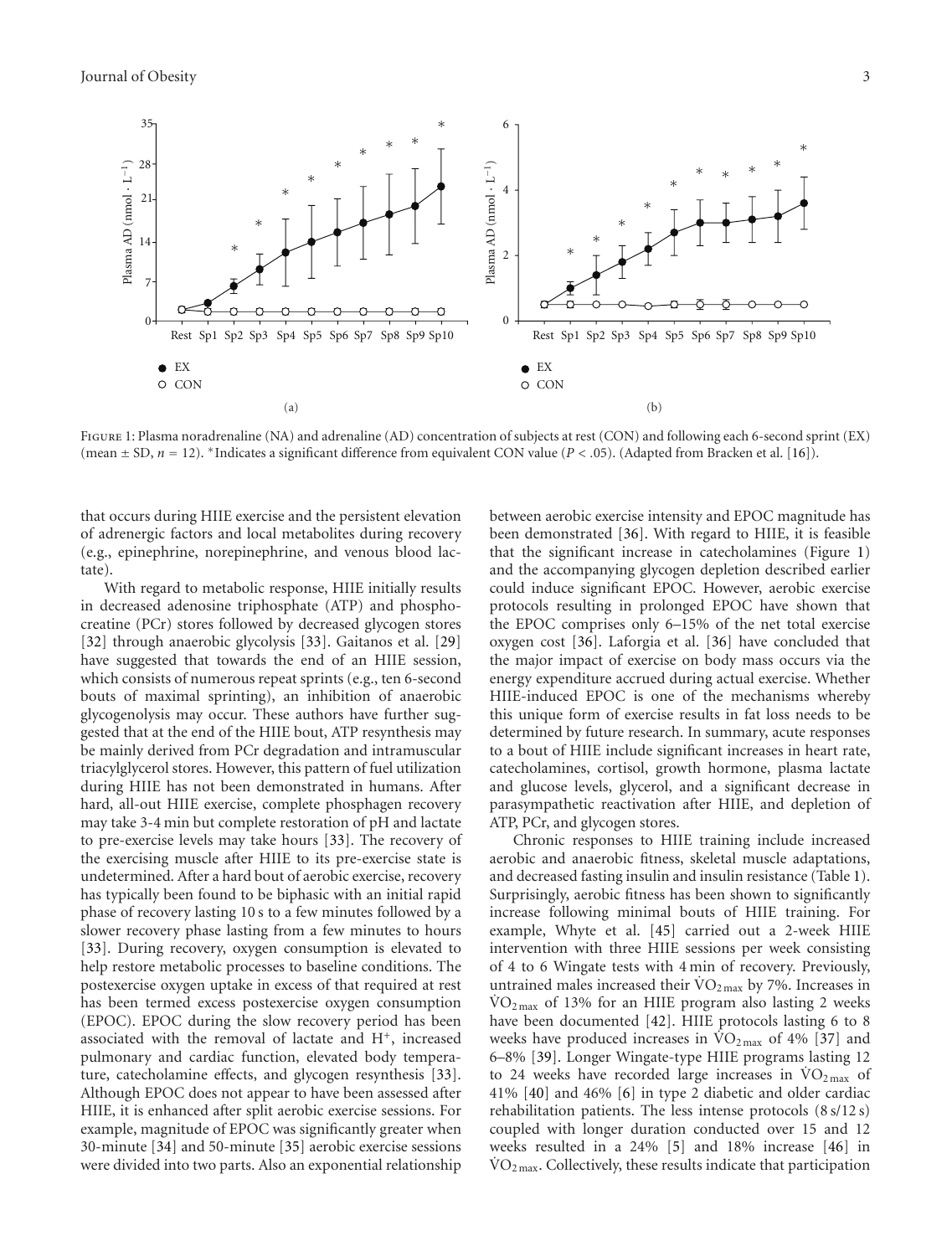| Study                      | Subcutaneous Abdominal/<br>fat (kg) | trunk fat (kg)                    | Body mass<br>(kg)                  | Waist cir-<br>cumference<br>(cm)         | Type of HIIE                                     | Length of<br>intervention | $\rm \dot{VO}_{2\,max}$<br>$ml \cdot kg \cdot min^{-1}$ | Insulin<br>sensitivity |
|----------------------------|-------------------------------------|-----------------------------------|------------------------------------|------------------------------------------|--------------------------------------------------|---------------------------|---------------------------------------------------------|------------------------|
| Boudou et al. [8]          | $\Downarrow$ 18%                    | $\Downarrow 44\%$                 | $\sqrt{1.9 \text{ kg}}$<br>$(2\%)$ |                                          | $SSE + 5 \times 2/3$ min<br>R                    | 8 weeks                   |                                                         | ↑ 58%                  |
| Burgomaster et<br>al. [37] |                                     |                                   | $\Leftrightarrow$                  |                                          | $4 - 6$<br>Wingate/4.5 min 6 weeks<br>R          |                           | ↑ 7%                                                    |                        |
| Dunn [46]                  | $\sqrt{2.6}$ kg<br>$(8\%)$          | $\sqrt{12 \text{ kg} (6\%)}$      | $\sqrt{1.9 \text{ kg}}$<br>(3%)    | $\sqrt{3.5}$ cm<br>(4% )                 | $60 \times 8$ s/12 s R                           | 12 weeks                  | ↑ 18%                                                   | ↑ 36%                  |
| Helgerud et al.<br>$[39]$  |                                     |                                   | $\Downarrow$ .8 kg<br>$(1\%)$      |                                          | 15 s/15 s R                                      | 8 weeks                   | ↑ 6%                                                    |                        |
| Helgerud et al.<br>$[39]$  |                                     |                                   | $\sqrt{1.5}$ kg<br>$(2\%)$         |                                          | $4 \times 4$ min/4 min R 8 weeks                 |                           | ↑ 7%                                                    |                        |
| Mourier et al.<br>[40]     | $\Downarrow$ 18%                    | $\Downarrow 48\%$                 | $\sqrt{1.5}$ kg<br>$(2\%)$         | $V$ 1.00 cm<br>$(1\%)$                   | SSE + $5 \times 2/3$ min 8 weeks<br>$\mathbb{R}$ |                           | ↑ 41%                                                   | ↑ 46%                  |
| Perry et al. [41]          |                                     |                                   | $\downarrow$ .2 kg<br>$(.03\%)$    |                                          | $10 \times 4$ min/2 min<br>$\mathbb{R}$          | 2 weeks                   | ↑ 9%                                                    |                        |
| Talanian et al.<br>$[42]$  |                                     |                                   |                                    |                                          | $10 \times 4$ min/2 min<br>$\mathbb{R}$          | 2 weeks                   | ↑ 13%                                                   |                        |
| Tjønna et al. [43]         |                                     |                                   | $\sqrt{2.3}$ kg<br>$(2.5\%)$       | $\sqrt{5.0}$ cm<br>(5%)                  | $4 \times 4$ min/3 min R 16 weeks                |                           | ↑ 26%                                                   | ↑ 19%                  |
| Tjønna et al. [3]          | $\sqrt{2.4 \text{ kg}}$<br>(7%)     | $\sqrt{1.5}$ kg<br>$(8\%)$ #      | $\Uparrow$ .1 kg<br>$(.3\%)$       | ↓ 7.2 cm<br>(7%)                         | $4\times4$ min/3 min R 12 weeks                  |                           | ↑ 10%                                                   | ↑ 29%                  |
| Trapp et al. [5]           | $\sqrt{2.5}$ kg<br>$(10\%)$         | $\downarrow$ .15 kg<br>$(10\%)$ # | $\downarrow$ 1.51 kg<br>$(2\%)$    |                                          | $60 \times 8$ s/12 s R                           | 15 weeks                  | ↑ 24%                                                   | ↑ 33%                  |
| Tremblay et al.<br>$[38]$  | $\Downarrow$ 15%*                   | $\sqrt{12\%}$ *                   | $\Downarrow$ .1 kg<br>$(.1\%)$     |                                          | $15\times30\,\mathrm{s}$                         | 24 weeks                  | ↑ 20%                                                   |                        |
| Warburton et al.<br>$[44]$ |                                     |                                   | $\sqrt{3.0 \text{ kg}}$<br>(4%)    |                                          | $7 \times 2$ min/2 min R 16 weeks                |                           | ↑ 10%                                                   |                        |
| Whyte et al. [45]          |                                     |                                   | $\sqrt{1.0 \text{ kg}}$<br>$(1\%)$ | $\Downarrow 2.4\,\mathrm{cm}$<br>$(2\%)$ | $4 - 6$<br>Wingate/4.5 min 2 weeks<br>R          |                           | ↑ 9%                                                    | $\Uparrow 25\%$        |

<span id="page-3-0"></span>TABLE 1: Effect of high-intensity intermittent exercise on subcutaneous and abdominal fat, body mass, waist circumference,  $\rm{VO}_{2\,max}$ , and insulin sensitivity.

Note: ⇑ indicates increased; ⇓ decreased; ⇔no change; —not recorded; <sup>∗</sup>body fat was assessed by skin folds; # trunk fat; SSE = steady state exercise; Wingate = 30 s flat out sprint; R = recovery**.**

in differing forms of HIIE by healthy young adults and older patients, lasting from 2 to 15 weeks, results in significant increases in  $\text{VO}_\text{2max}$  from between 4% to 46% (Table [1\)](#page-3-0). Mechanisms underlying the aerobic fitness response to HIIE are unclear although a major contributor is phosphocreatine

degradation during repeated HIIE. Using thigh cuff occlusion to prevent PCr resynthesis during recovery, Trump et al. [\[47](#page-9-0)] showed that PCr contributed approximately 15% of the total ATP provision during a third 30-second bout of maximal isokinetic cycling. Muscle glycogenolysis made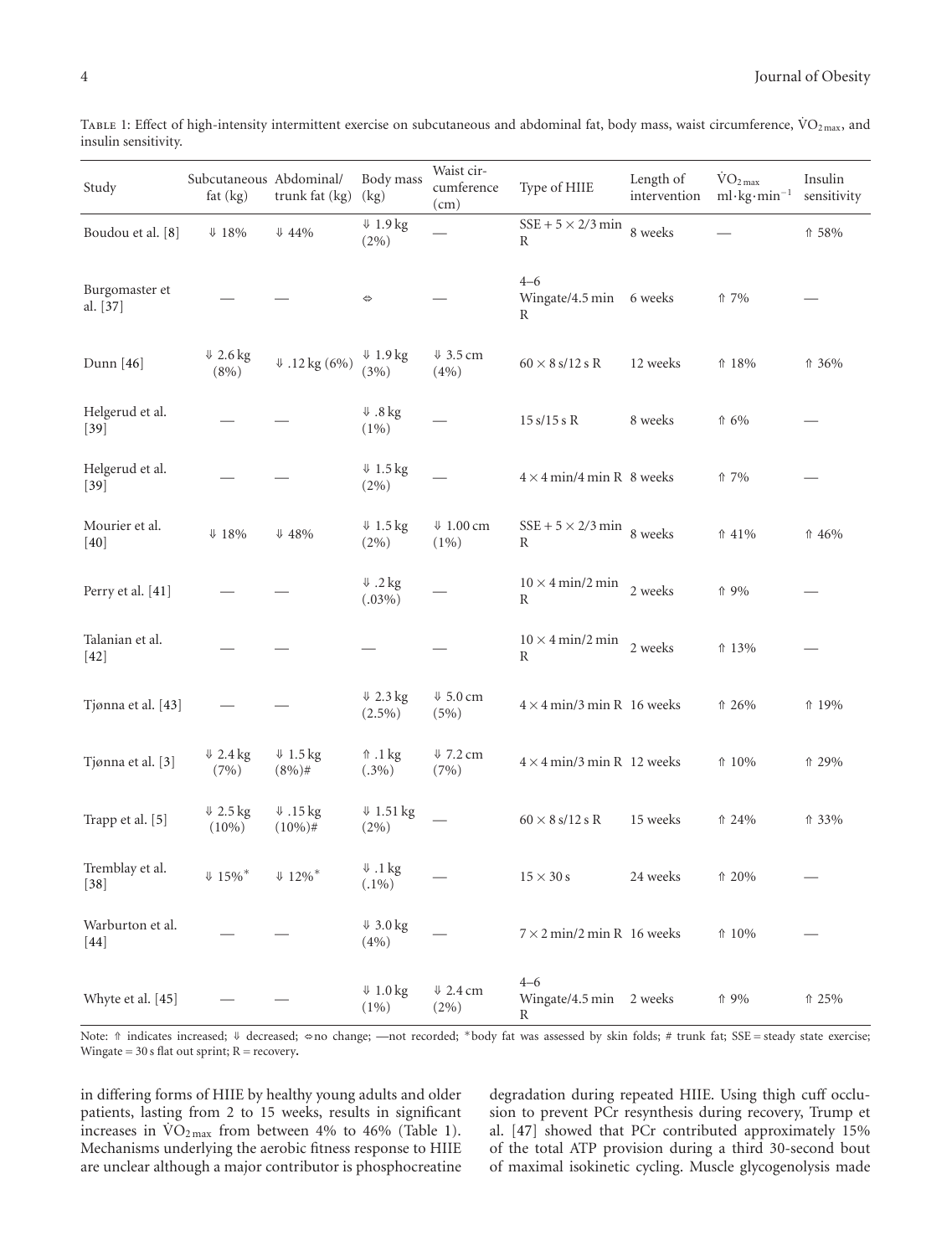a minor contribution to ATP provision during the third 30-second bout indicating that aerobic metabolism was the major source of ATP during repeated sprinting. Similarly, Putman et al. [\[48](#page-9-1)] showed that repeated bouts of HIIE resulted in a progressive increase in ATP generation so that by the third out of five 30-second Wingate bouts, the majority of ATP was generated oxidatively.

Other mechanisms underlying the HIIE increase in aerobic power are undetermined but may involve increased stroke volume induced by enhanced cardiac contractility [\[39\]](#page-8-22), enhanced mitochondrial oxidative capacity, and increased skeletal muscle diffusive capacity [\[10](#page-7-13)]. There is also evidence indicating that muscle aerobic capacity is increased following HIIE due to increases in PGC-1a mediated transcription [\[49](#page-9-2)] occurring via AMPK activation ¡?bhlt?¿[\[50\]](#page-9-3) . Harmer et al. [\[7](#page-7-14)] have suggested that these marked oxidative adaptations in the exercising muscle are likely to underlie the significant increases in peak and maximal oxygen uptake documented after regular HIIE.

Anaerobic capacity response to HIIE has typically been assessed by measuring blood lactate levels to a standardized exercise load or anaerobic performance on a Wingate test. A number of studies have demonstrated that HIIE lasting from 2 to 15 weeks results in significant increases in anaerobic capacity from between 5% to 28%. For example, Tabata et al. [\[51](#page-9-4)] used a 20 s/10 s protocol and found that in previously untrained males, anaerobic capacity, measured by maximal accumulated  $O_2$  deficit, was increased by 28%. Whyte et al. [\[45\]](#page-8-19) carried out a 2-week HIIE intervention and found that previously untrained males increased their anaerobic capacity by 8%, whereas Burgomaster et al. [\[32\]](#page-8-14) found that Wingate test performance was increased by 5.4% after two weeks of HIIE.

A number of studies have taken muscle biopsies after Wingate test performance in order to examine skeletal muscle adaptations. In a series of studies, Gibala et al. [\[13,](#page-7-5) [52](#page-9-5)] have consistently found increased maximal activity and protein content of mitochondrial enzymes such as citrate synthase and cytochrome oxidase after HIIE training. For example, Talanian et al. [\[42](#page-8-20)] carried out an HIIE intervention that consisted of 2 weeks of HIIE exercise performed seven times with each session consisting of ten 4-minute bouts at 90%  $\rm \dot{VO}_{2\,max}$  separated by 2-minute resting intervals.  $\rm \dot{VO}_{2\,max}$  was increased by 13% and plasma epinephrine and heart rate were lower during the final 30 min of a 60-minute cycling steady state exercise trial at 60% of pretraining  $\rm \dot{VO}_{2\,max}$ . Exercise whole body fat oxidation also increased by 36%, and net glycogen use was reduced during the steady state cycling trial. HIIE significantly increased muscle *β* hydroxyacyl coenzyme A dehydrogenase and citrate synthase. Total muscle plasma membrane fatty acid binding protein content also increased significantly after HIIE. Thus, seven sessions of HIIE, over two weeks, induced marked increases in whole body and skeletal muscle capacity for fatty acid oxidation during exercise in moderately active women. Other studies have found similar results with studies reporting large increases in citrate synthase maximal activity after 2 weeks [\[32\]](#page-8-14) and 6 weeks of HIIE [\[37](#page-8-21)]. Similarly, *β* hydroxyacyl coenzyme A dehydrogenase activity, which catalyzes a key

increased after HIIE training [\[38](#page-8-27)]. Increases in oxidative muscle metabolism (e.g., hexokinase and citrate synthase activity) after 7 weeks of HIIE training with type 1 diabetic individuals have also been documented [\[7\]](#page-7-14). Collectively, markers of muscle oxidative capacity have been shown to significantly increase after six sessions of HIIE lasting as little as 2 weeks. Glycolytic enzyme content and activity has also been shown to increase after exposure to HIIE. Tremblay et al. [\[38\]](#page-8-27) have shown that 16 weeks of HIIE significantly increased phosphofructokinase levels which is a key rate limiting enzyme in glycolysis, whereas Macdougall et al. [\[53\]](#page-9-6) also showed increases in phosphofructokinase with a Wingate-type protocol carried out for 7 weeks. In summary, Wingate test HIIE protocols of between one and seven weeks have demonstrated marked increases in skeletal muscle capacity for fatty acid oxidation and glycolytic enzyme content and activity.

The effect of HIIE training on fasting insulin and insulin resistance is shown in Table [1.](#page-3-0) As can be seen all studies that have assessed insulin response to HIIE have recorded significant improvements of between 23% and 58% increase in insulin sensitivity. Insulin sensitivity has typically been assessed by measuring fasting insulin, HOMA-IR, and by glucose tolerance tests. In healthy, nondiabetic individuals, the improvement in fasting insulin and insulin resistance has ranged from 23% to 33% [\[37,](#page-8-21) [39](#page-8-22), [42](#page-8-20), [45](#page-8-19)], whereas in individuals possessing type 2 diabetes, two studies have reported greater insulin sensitivity improvements of 46% [\[40\]](#page-8-23) and 58% [\[8\]](#page-7-12). Babraj et al. [\[4\]](#page-7-15) used a glucose tolerance test to assess insulin sensitivity after an intervention that consisted of 2 weeks of HIIE performed three times per week with each session consisting of four to six 30-second all out sprints separated by resting interval of between 2 to 4 min. Glucose (12%) and insulin areas under the curve (37%) were significantly attenuated with a sustained improved insulin action until at least three days after the last exercise session. This was achieved without a change in body weight and with a total exercise energy increase of only 500 kcal for the two weeks. Authors suggest that the small increase in energy expenditure contrasts to the 2000–3000 kcal per week experienced during a typical aerobic training program. The mechanism(s) underlying these large increases in insulin sensitivity reported in these studies is likely due to the skeletal muscle adaptations previously discussed involving marked increases in skeletal muscle capacity for fatty acid oxidation and glycolytic enzyme content [\[25\]](#page-8-7). In summary, chronic exposure to HIIE results in significant increases in aerobic and anaerobic fitness, increased skeletal muscle capacity for fatty acid oxidation and glycolytic enzyme content, and increased insulin sensitivity.

# 3. High-Intensity Intermittent Exercise and Fat Loss

The majority of research examining HIIE has focused on short-term (2 to 6 weeks) programs on skeletal muscle adaptation [\[13\]](#page-7-5). However, some studies have utilized longer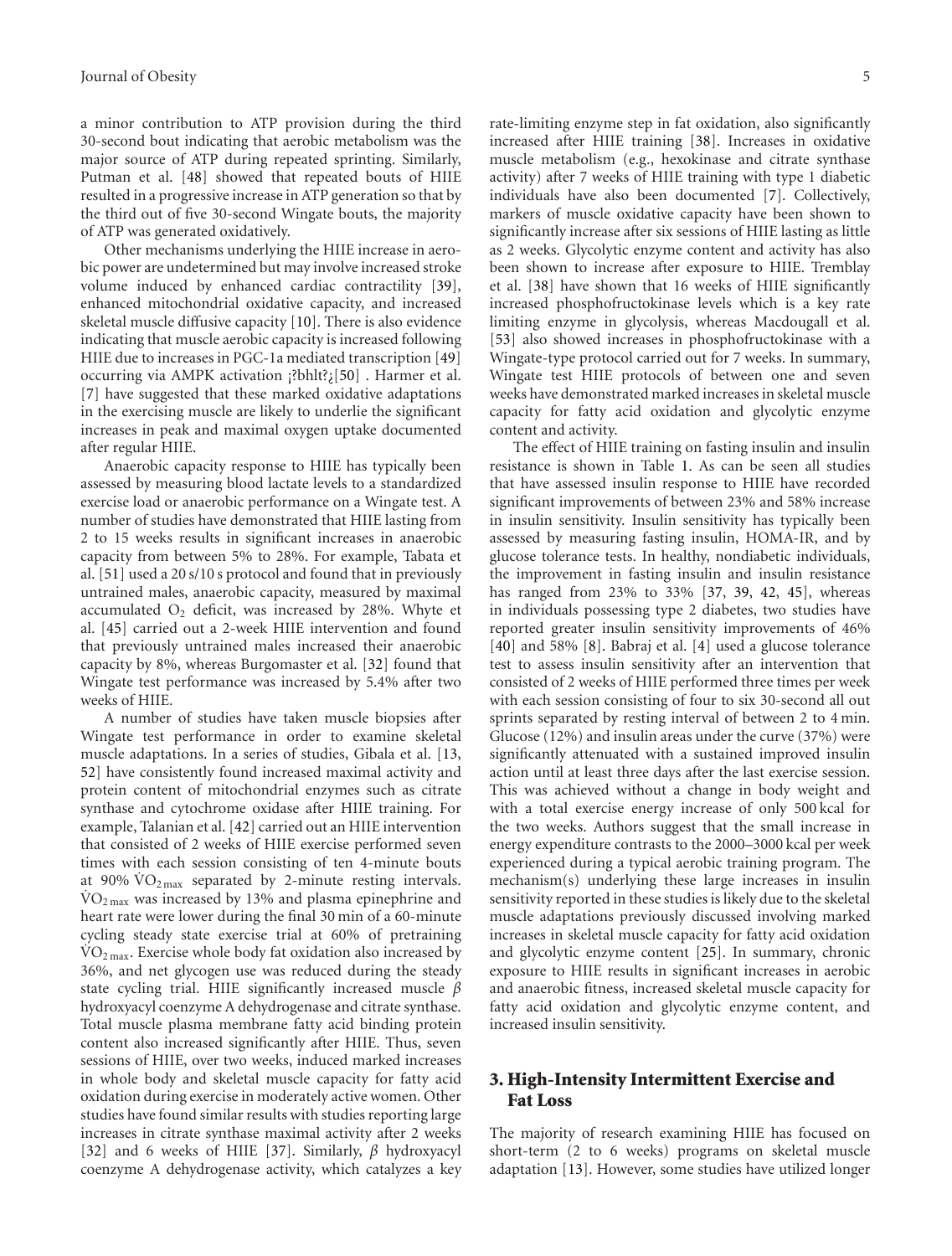<span id="page-5-0"></span>

Figure 2: Subcutaneous (a) and abdominal fat loss (b) after 15 weeks of high-intensity intermittent exercise. HIIE: high-intensity intermittent exercise, SSE: steady state exercise, Cont: control. <sup>∗</sup>Significantly different from control and SSE groups (*P<.*05). (Adapted from Trapp et al. [\[5\]](#page-7-6)).

programs to determine the effect of HIIE on subcutaneous and abdominal fat loss. For example, Tremblay et al. [\[38](#page-8-27)] compared HIIE and steady state aerobic exercise and found that after 24 weeks subjects in the HIIE group lost more subcutaneous fat, as measured by skin folds, compared to a steady state exercise group when exercise volume was taken into account (Table [1\)](#page-3-0). More recently, Trapp et al. [\[5](#page-7-6)] conducted an HIIE program for 15 weeks with three weekly 20-minute HIIE sessions in young women. HIIE consisted of an 8-second sprint followed by 12 s of low intensity cycling. Another group of women carried out an aerobic cycling protocol that consisted of steady state cycling at 60%  $\rm \dot{VO}_{2\,max}$ for 40 min. Results showed that women in the HIIE group lost significantly more subcutaneous fat (2.5 kg) than those in the steady state aerobic exercise program (Figure  $2(a)$ ). Dunn [\[46](#page-8-24)] used a similar HIIE protocol together with a fish oil supplementation and a Mediterranean diet for 12 weeks. In 15 overweight young women, the combination of HIIE, diet, and fish oil resulted in a 2.6 kg reduction in subcutaneous fat (8%) and a 36% increase in insulin sensitivity (Table [1\)](#page-3-0). The amount of subcutaneous fat lost was similar to that observed in the Trapp et al. [\[5\]](#page-7-6) study suggesting that shorter HIIE interventions (12 versus 15 weeks) are also effective for reducing subcutaneous fat.

With regard to abdominal fat, Trapp et al. [\[5\]](#page-7-6) found that 15 weeks of HIIE led to significantly reduced abdominal fat (.15 kg) in untrained young women (Figure [2\(b\)\)](#page-5-1), whereas Dunn [\[46\]](#page-8-24) found that 12 weeks of HIIE led to a.12 kg decrease in abdominal fat. As women in these studies possessed relatively low abdominal fat levels, it is possible that the greater abdominal fat of men may demonstrate greater reductions after HIIE. For example, Boudou et al. [\[8](#page-7-12)], in a study involving older type 2 diabetic males, found that after 8 weeks of HIIE no change in body mass occurred; however, abdominal adiposity was decreased by 44% (Table [1\)](#page-3-0). Mourier et al. [\[40\]](#page-8-23) found a 48% reduction in visceral fat, measured by MRI, compared to an 18% decrease in subcutaneous fat following an exercise regimen consisting

<span id="page-5-1"></span>of steady state exercise two days per week and HIIE one day a week for 8 weeks in type 2 diabetic men and women. Tjønna et al. [\[3\]](#page-7-3) examined 32 middle-aged metabolic syndrome men and women who performed 16 weeks of HIIE three times per week.  $VO<sub>2 max</sub>$  increased by 26% and body weight was reduced by 2.3 kg. Whyte et al. [\[45\]](#page-8-19) examined ten overweight males aged 32 years after two weeks of HIIE consisting of 6 sessions of a 4–6 repeats of a Wingate test.  $\rm \ddot{VO}_{2\,max}$  increased (8%) and significant change in waist circumference was also found (Table [1\)](#page-3-0). Although the effects of HIIE on fat free mass has not been extensively examined, one study using DEXA found that trunk muscle mass was significantly increased after 15 weeks [\[5\]](#page-7-6), whereas another study using MRI showed a significant 24% increase in thigh muscle cross sectional area after HIIE [\[8\]](#page-7-12).

A summary of the results of studies examining the effects of HIIE on subcutaneous and abdominal fat, body mass, and waist circumference is illustrated in Table [1.](#page-3-0) As can be seen studies that carried out relatively brief HIIE interventions (2 to 6 weeks) only resulted in negligible weight loss. However, the majority of subjects in these short-term Wingate test studies have been young adults with normal BMI and body mass. Studies that used longer duration HIIE protocols with individuals possessing moderate elevations in fat mass [\[5](#page-7-6)] have resulted in greater weight/fat reduction. Interestingly, the greatest HIIE-induced fat loss was found in two studies that used overweight type 2 diabetic adults (BMI *>* 29 kg/m2) as subjects [\[8](#page-7-12), [40\]](#page-8-23). Given that greater fat loss to exercise interventions has been found for those individuals possessing larger initial fat mass [\[54\]](#page-9-7), it is feasible that HIIE will have a greater fat reduction effect on the overweight or obese. Thus, more studies examining the effects of HIIE on obese or overweight individuals are needed.

Possible mechanisms underlying the HIIE-induced fat loss effect include increased exercise and postexercise fat oxidation and decreased postexercise appetite. As mentioned, Gaitanos et al. [\[29](#page-8-11)] have suggested that towards the end of an HIIE session that consists of numerous repeat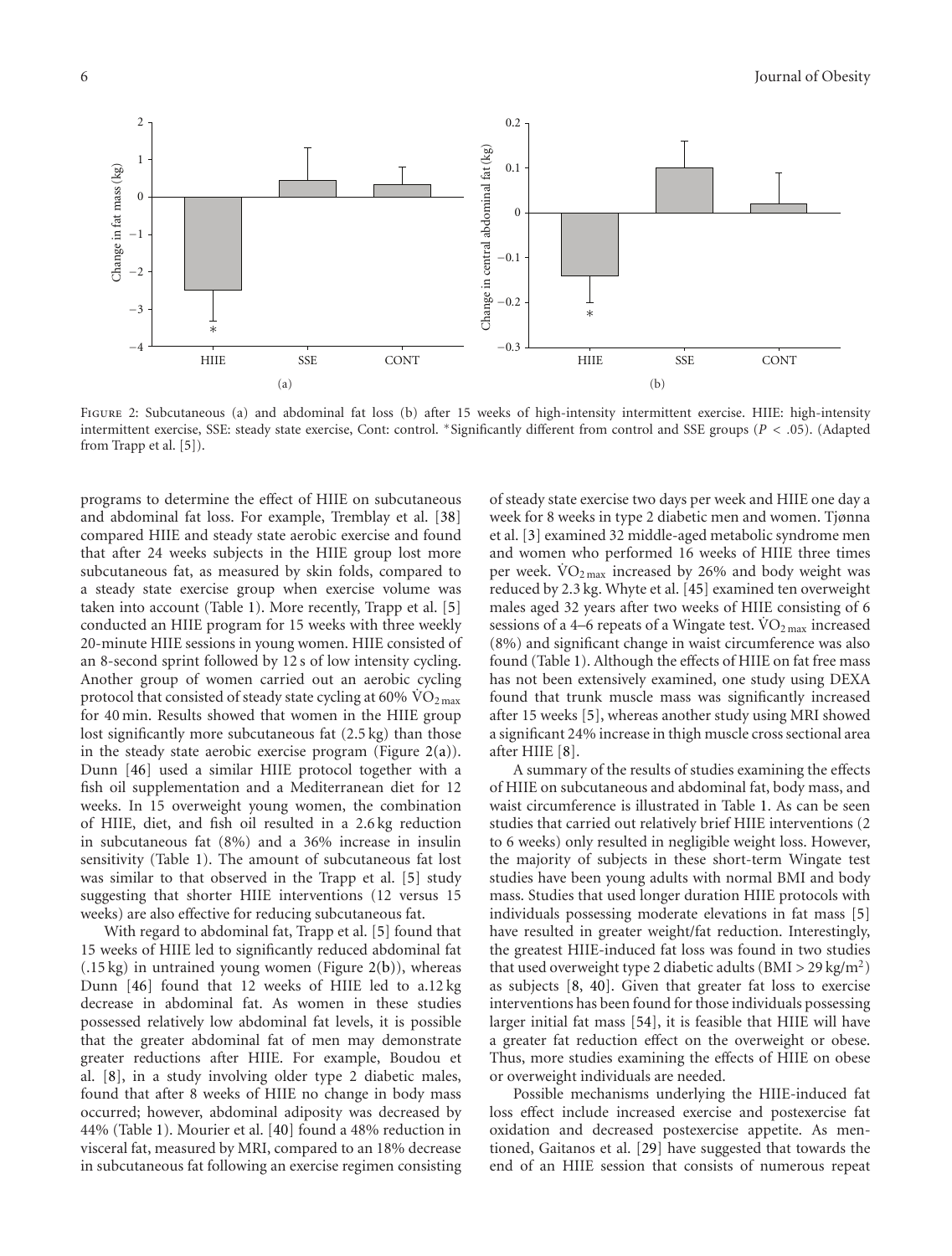sprints (e.g., ten 6-second bouts of maximal sprinting) an inhibition of anaerobic glycogenolysis occurs and ATP resynthesis is mainly derived from PCr degradation and intramuscular triacylglycerol stores. That increased venous glycerol accompanied HIIE in both trained female cyclists and untrained women [\[15\]](#page-7-8) supports the notion that acute HIIE progressively results in greater fatty acid transport. Also Burgomaster et al. [\[55](#page-9-8)] and Talanian et al. [\[42](#page-8-20)] have shown that 6 to 7 sessions of HIIE had marked increases in whole body and skeletal muscle capacity for fatty acid oxidation.

As mentioned previously, the EPOC or postexercise response to HIIE does not appear to have been examined. It is feasible that the catecholamines generated by HIIE (Figure [1\)](#page-2-0) could influence postexercise fat metabolism. Increased fat oxidation after HIIE may also occur as a result of the need to remove lactate and  $H^+$  and to resynthesize glycogen. The elevated GH levels documented after a bout of HIIE [\[25](#page-8-7)] may also contribute to increased energy expenditure and fat oxidation.

It is also feasible that HIIE may result in suppressed appetite. In rats, hard exercise has been repeatedly reported to reduce food intake [\[56\]](#page-9-9). The mechanisms underlying the anorectic effects of exercise are not known but exercise may reduce food intake by facilitating the release of corticotropin releasing factor (CRF) a potent anorectic peptid [\[56\]](#page-9-9). It has been shown that hard running and swimming exercise results in elevated levels of CRF in rats [\[57](#page-9-10), [58](#page-9-11)] and increases in indirect markers of CRF in humans [\[59](#page-9-12)]. Rivest and Richard [\[57](#page-9-10)] and Kawaguchi et al. [\[58](#page-9-11)] showed that injecting a corticotropin-releasing factor (CRF) antagonist into the hypothalamus of rats prevented the effects of exercise on food intake and body weight reduction suggesting that CRF plays a major role in the anorexia caused by exercise in rats. Bi et al. [\[59](#page-9-12)] also provided evidence to support the importance of CRF in mediating the long-term effects of exercise on food intake and body weight in rats. Human studies also show a considerable decrease in subjective hunger after intensive aerobic exercise [\[56](#page-9-9)]. However, this exercise-induced anorexia has been observed only for a short time after hard exercise ( $>60\%$  VO<sub>2 max</sub>). Mechanisms underlying this effect in humans are undetermined but could include the CRF peptide effect previously discussed and an exercise-induced redistribution of splanchnic blood flow. For example, a 60%–70% decrease in splanchnic blood flow in humans exercising at 70%  $\rm \dot{VO}_{2\,max}$  has been documented [\[60\]](#page-9-13) and at maximal exercise splanchnic blood flow is reduced by approximately 80% [\[61](#page-9-14)]. In summary, there is evidence to suggest that regular HIIE results in increased fat oxidation during exercise; however, the effects of HIIE on postexercise fat oxidation and appetite suppression have not been examined.

#### 4. Conclusions and Clinical Implications

Research examining the effects of HIIE has produced preliminary evidence to suggest that HIIE can result in modest reductions in subcutaneous and abdominal body fat in young normal weight and slightly overweight males and females. Studies using overweight male and female type 2

diabetic individuals have shown greater reductions in subcutaneous and abdominal fat. The mechanisms underlying the fat reduction induced by HIIE, however, are undetermined but may include HIIE-induced fat oxidation during and after exercise and suppressed appetite. Regular HIIE has been shown to significantly increase both aerobic and anaerobic fitness and HIIE also significantly lowers insulin resistance and results in increases in skeletal muscle capacity for fatty acid oxidation and glycolytic enzyme content.

Some important issues for future HIIE research include optimization of type and nature of HIIE protocols, individual fat loss response to HIIE, and suitability of HIIE for special populations. The most utilized protocol has been the Wingate test (30 s of all-out sprint). This protocol amounts to 3 to 4 min of cycle exercise per session with each session being typically performed 3 times a week. This protocol, although remarkably short in duration, is extremely hard and subjects have to tolerate significant discomfiture. Thus, the Wingate protocol is likely to be unsuitable for most overweight, sedentary individuals interested in losing fat. Other less demanding HIIE protocols have included an 8 second cycle sprint followed by 12 s of low intensity cycling for a period of 20 min [\[5\]](#page-7-6), a 15-second cycle sprint followed by 15 s of low intensity cycling for a period of 20 min [\[45\]](#page-8-19), and a 2-minute cycle sprint followed by 3 min of low intensity cycling for a period of 20 min [\[8](#page-7-12)]. A challenge for future research is to identify the minimal dose of HIIE for the maximum health benefit. As discussed earlier, reducing the length of HIIE training from 15 to 12 weeks still resulted in significant subcutaneous and abdominal fat loss [\[46](#page-8-24)]. Thus, more research is needed to identify the optimal length and intensity of the HIIE protocol for achieving varying health outcomes.

With regard to modality, studies have primarily utilized a stationary cycle ergometer, thus, little is known about the effects of other potential HIIE modalities such as rowing, walking, running, stair climbing, and swimming. That insulin resistance has recently been shown to primarily be located in leg muscle [\[62\]](#page-9-15) suggests that HIIE exercise that focuses on the legs is likely to show the greatest insulin sensitivity increases. How leg muscle adaptations to HIIE impact on subcutaneous and abdominal fat loss and other health markers compared to other regional adaptations is undetermined.

It is unclear if the increase in insulin sensitivity following HIIE training is simply a response to the last exercise session or a result of more permanent skeletal muscle adaptations. Whyte et al. [\[45\]](#page-8-19) have provided evidence to suggest that for short-term HIIE training of two weeks, the increase in insulin sensitivity was largely a result of the last HIIE session. They assessed insulin resistance 24 hours and 72 hours after the sixth HIIE session in a two-week training program. Insulin sensitivity had increased by 25% at 24 hours after HIIE but had returned to preintervention levels after 72 hours. In contrast to these results, Babraj et al. [\[4](#page-7-15)] used a glucose tolerance test to assess insulin sensitivity after a similar intervention and found that insulin sensitivity was improved until at least three days after the last exercise session. Why these similar HIIIE protocols produced differing results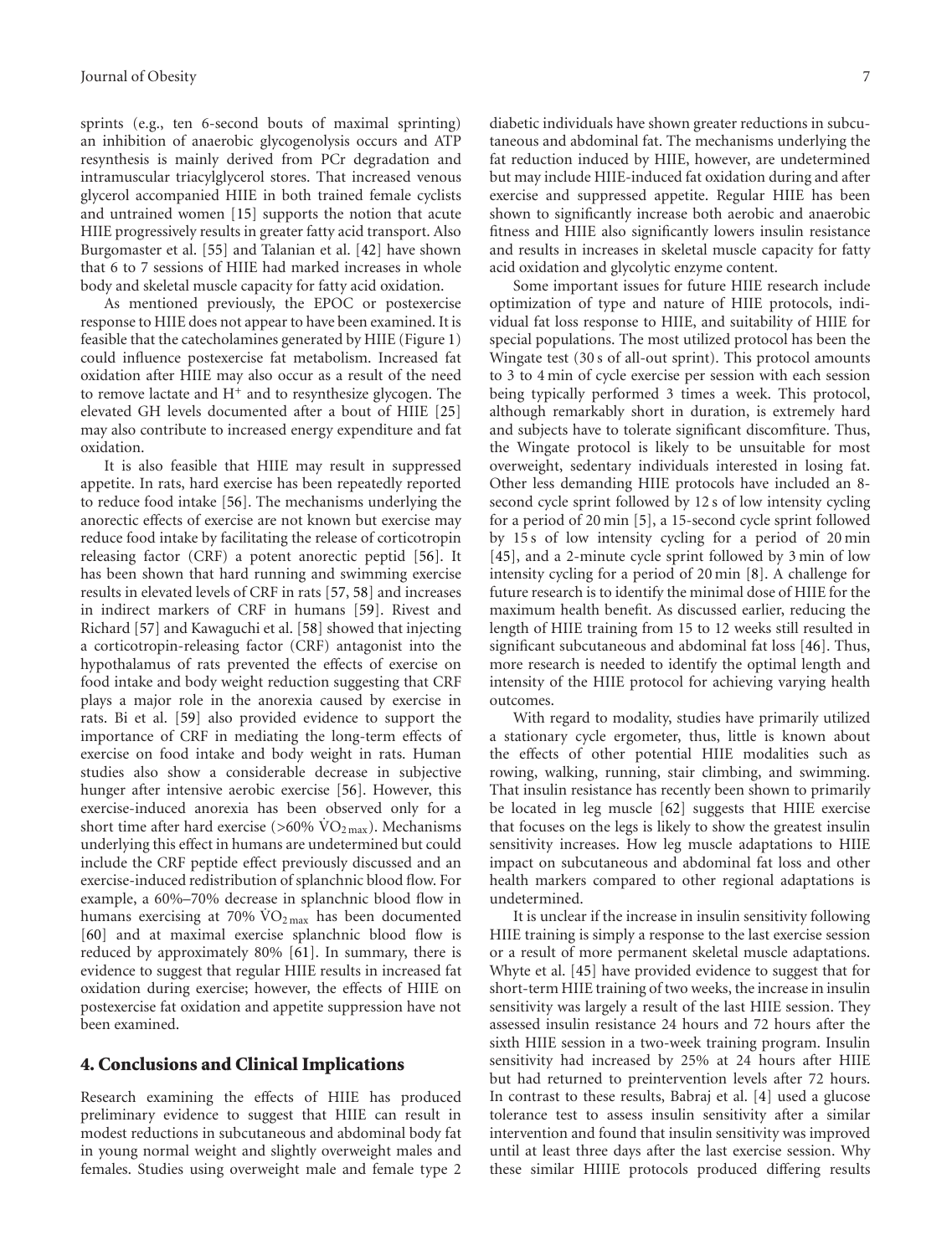differ is not clear and also whether HIIE programs lasting longer than two weeks display a similar effect has not been established.

Individual variability in fat loss to HIIE and other forms of exercise is an important issue for future research. For example, in the intervention previously described [\[5\]](#page-7-6) there were significant individual differences in the fat loss response to HIIE. Fat response ranged from a loss of 8 kg to a gain of .10 kg. If fat loss responders alone were examined in this study (women who lost rather than gained fat), then average fat loss was 3.94 kg. As there are likely to be responders and nonresponders in every exercise, fat loss trial calculating mean fat loss alone hides the significant fat loss achieved by some individuals. Thus, it is feasible that HIIE fat loss programs are effective for producing a clinical decrease in fat (greater than 6% of fat mass) for some but not all participants. Boutcher and Dunn [\[63](#page-9-16)] have highlighted a range of program design factors and individual factors that are behavioral, inherited, and physiological in origin that may affect individual fat loss response to exercise. Therefore, research is needed to identify the major individual factors that both enhance and impede fat loss response to HIIEbased interventions.

A small number of studies have examined the effects of HIIE fat loss and health of special populations and patients. These have included overweight adolescents [\[3\]](#page-7-3), older adults [\[6](#page-7-11)], type 1 [\[7\]](#page-7-14) and type 2 diabetic individuals [\[8](#page-7-12)], paraplegics [\[9](#page-7-16)], intermittent claudication [\[10\]](#page-7-13), chronic obstructive pulmonary disease [\[11\]](#page-7-17), and cardiac rehabilitation patients [\[12\]](#page-7-4). Encouragingly, these studies have shown that HIIE appears to be both safe and beneficial for these patient groups. Future research needs to establish the most beneficial HIIE protocol that is both optimal and sustainable for different types of patients.

In conclusion, regular HIIE produces significant increases in aerobic and anaerobic fitness and brings about significant skeletal muscle adaptations that are oxidative and glycolytic in nature. HIIE appears to have a dramatic acute and chronic effect on insulin sensitivity. The effects of HIIE on subcutaneous and abdominal fat loss are promising but more studies using overweight individuals need to be carried out. Given that the major reason given for not exercising is time [\[64\]](#page-9-17), it is likely that the brevity of HIIE protocols should be appealing to most individuals interested in fat reduction. The optimal intensity and length of the sprint and rest periods together with examination of the benefits of other HIIE modalities need to be established.

#### <span id="page-7-0"></span>References

- <span id="page-7-1"></span>[1] K. Shaw, H. Gennet, P. O'Rourke, and C. Del Mar, *Exercise for Overweight or Obesity*, John Wiley & Sons, 2006, The Cochrane Collaboration.
- <span id="page-7-2"></span>[2] T. Wu, X. Gao, M. Chen, and R. M. Van Dam, "Longterm effectiveness of diet-plus-exercise interventions vs. dietonly interventions for weight loss: a meta-analysis: obesity Management," *Obesity Reviews*, vol. 10, no. 3, pp. 313–323, 2009.
- <span id="page-7-3"></span>[3] A. E. Tjønna, T. O. Stølen, A. Bye et al., "Aerobic interval training reduces cardiovascular risk factors more than a multitreatment approach in overweight adolescents," *Clinical Science*, vol. 116, no. 4, pp. 317–326, 2009.
- <span id="page-7-15"></span>[4] J. A. Babraj, N. B. J. Vollaard, C. Keast, F. M. Guppy, G. Cottrell, and J. A. Timmons, "Extremely short duration high intensity interval training substantially improves insulin action in young healthy males," *BMC Endocrine Disorders*, vol. 9, article no. 3, pp. 1–8, 2009.
- <span id="page-7-6"></span>[5] E. G. Trapp, D. J. Chisholm, J. Freund, and S. H. Boutcher, "The effects of high-intensity intermittent exercise training on fat loss and fasting insulin levels of young women," *International Journal of Obesity*, vol. 32, no. 4, pp. 684–691, 2008.
- <span id="page-7-11"></span>[6] U. Wisloff, A. Stoylen, J. P. Loennechen et al., "Superior cardiovascular effect of aerobic interval training versus moderate continuous training in heart failure patients: a randomized study," *Circulation*, vol. 115, no. 24, pp. 3086–3094, 2007.
- <span id="page-7-14"></span>[7] A. R. Harmer, D. J. Chisholm, M. J. McKenna et al., "Sprint training increases muscle oxidative metabolism during highintensity exercise in patients with type 1 diabetes," *Diabetes Care*, vol. 31, no. 11, pp. 2097–2102, 2008.
- <span id="page-7-12"></span>[8] P. Boudou, E. Sobngwi, F. Mauvais-Jarvis, P. Vexiau, and J.-F. Gautier, "Absence of exercise-induced variations in adiponectin levels despite decreased abdominal adiposity and improved insulin sensitivity in type 2 diabetic men," *European Journal of Endocrinology*, vol. 149, no. 5, pp. 421–424, 2003.
- <span id="page-7-16"></span>[9] N. Tordi, B. Dugue, D. Klupzinski, L. Rasseneur, J. D. Rouillon, and J. Lonsdorfer, "Interval training program on a wheelchair ergometer for paraplegic subjects," *Spinal Cord*, vol. 39, no. 10, pp. 532–537, 2001.
- <span id="page-7-13"></span>[10] S. A. Slørdahl, E. Wang, J. Hoff, O. J. Kemi, B. H. Amundsen, and J. Helgerud, "Effective training for patients with intermittent claudication," *Scandinavian Cardiovascular Journal*, vol. 39, no. 4, pp. 244–249, 2005.
- <span id="page-7-17"></span>[11] R. Coppoolse, A. M. W. J. Schols, E. M. Baarends et al., "Interval versus continuous training in patients with severe COPD: a randomized clinical trial," *European Respiratory Journal*, vol. 14, no. 2, pp. 258–263, 1999.
- <span id="page-7-4"></span>[12] ∅. Rognmo, E. Hetland, J. Helgerud, J. Hoff, and S. A. Slørdahl, "High intensity aerobic interval exercise is superior to moderate intensity exercise for increasing aerobic capacity in patients with coronary artery disease," *European Journal of Cardiovascular Prevention and Rehabilitation*, vol. 11, no. 3, pp. 216–222, 2004.
- <span id="page-7-5"></span>[13] M. J. Gibala and S. L. McGee, "Metabolic adaptations to shortterm high-intensity interval training: a little pain for a lot of gain?" *Exercise and Sport Sciences Reviews*, vol. 36, no. 2, pp. 58–63, 2008.
- <span id="page-7-7"></span>[14] Y. Weinstein, C. Bediz, R. Dotan, and B. Falk, "Reliability of peak-lactate, heart rate, and plasma volume following the Wingate test," *Medicine and Science in Sports and Exercise*, vol. 30, no. 9, pp. 1456–1460, 1998.
- <span id="page-7-8"></span>[15] E. G. Trapp, D. J. Chisholm, and S. H. Boutcher, "Metabolic response of trained and untrained women during highintensity intermittent cycle exercise," *American Journal of Physiology*, vol. 293, no. 6, pp. R2370–R2375, 2007.
- <span id="page-7-9"></span>[16] R. M. Bracken, D. M. Linnane, and S. Brooks, "Plasma catecholaine and neprine responses to brief intermittent maximal intesnity exercise," *Amino Acids*, vol. 36, pp. 209–217, 2009.
- <span id="page-7-10"></span>[17] A. Gratas-Delamarche, R. Le Cam, P. Delamarche, M. Monnier, and H. Koubi, "Lactate and catecholamine responses in male and female sprinters during a Wingate test," *European*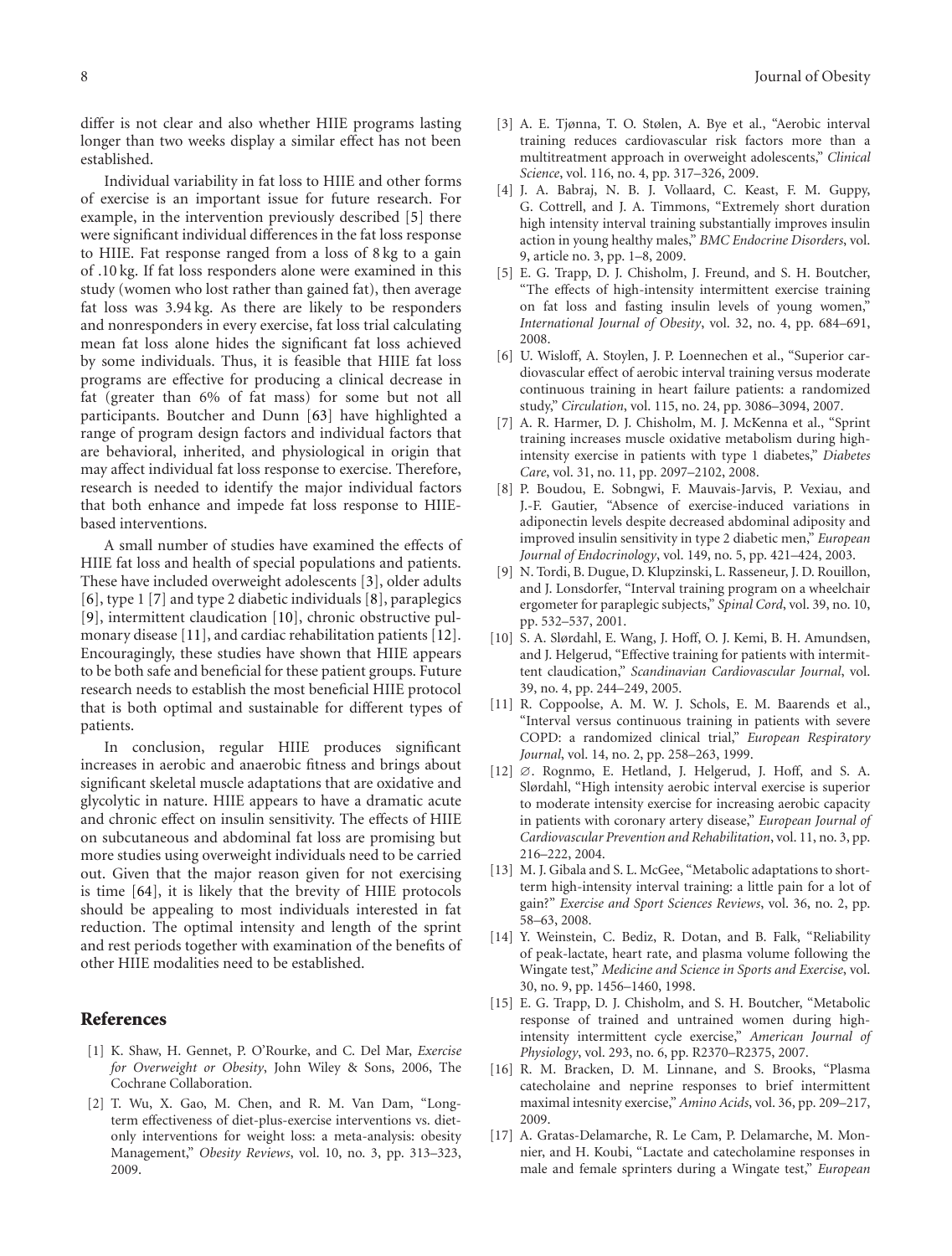*Journal of Applied Physiology and Occupational Physiology*, vol. 68, no. 4, pp. 362–366, 1994.

- <span id="page-8-0"></span>[18] S. Vincent, P. Berthon, H. Zouhal et al., "Plasma glucose, insulin and catecholamine responses to a Wingate test in physically active women and men," *European Journal of Applied Physiology*, vol. 91, no. 1, pp. 15–21, 2004.
- <span id="page-8-1"></span>[19] M. A. Christmass, B. Dawson, and P. G. Arthur, "Effect of work and recovery duration on skeletal muscle oxygenation and fuel use during sustained intermittent exercise," *European Journal of Applied Physiology and Occupational Physiology*, vol. 80, no. 5, pp. 436–447, 1999.
- <span id="page-8-2"></span>[20] H. Zouhal, C. Jacob, P. Delamarche, and A. Gratas-Delamarche, "Catecholamines and the effects of exercise, training and gender," *Sports Medicine*, vol. 38, no. 5, pp. 401– 423, 2008.
- <span id="page-8-3"></span>[21] B. Issekutz Jr., "Role of beta-adrenergic receptors in mobilization of energy sources in exercising dogs," *Journal of Applied Physiology Respiratory Environmental and Exercise Physiology*, vol. 44, no. 6, pp. 869–876, 1978.
- <span id="page-8-4"></span>[22] M. Rebuffe-Scrive, B. Andersson, L. Olbe, and P. Bjorntorp, "Metabolism of adipose tissue in intraabdominal depots of nonobese men and women," *Metabolism*, vol. 38, no. 5, pp. 453–458, 1989.
- <span id="page-8-5"></span>[23] F. Crampes, M. Beauville, D. Riviere, and M. Garrigues, "Effect of physical training in humans on the responses of isolated fat cells to epinephrine," *Journal of Applied Physiology*, vol. 61, no. 1, pp. 25–29, 1986.
- <span id="page-8-6"></span>[24] D. Riviere, F. Crampes, M. Beauville, and M. Garrigues, "Lipolytic response of fat cells to catecholamines in sedentary and exercise-trained women," *Journal of Applied Physiology*, vol. 66, no. 1, pp. 330–335, 1989.
- <span id="page-8-7"></span>[25] M. E. Nevill, D. J. Holmyard, G. M. Hall et al., "Growth hormone responses to treadmill sprinting in sprint- and endurance-trained athletes," *European Journal of Applied Physiology and Occupational Physiology*, vol. 72, no. 5-6, pp. 460– 467, 1996.
- <span id="page-8-8"></span>[26] T. Vuorimaa, M. Ahotupa, K. Häkkinen, and T. Vasankari, "Different hormonal response to continuous and intermittent exercise in middle-distance and marathon runners," *Scandinavian Journal of Medicine and Science in Sports*, vol. 18, no. 5, pp. 565–572, 2008.
- <span id="page-8-9"></span>[27] J. R. Hoffman, B. Falk, S. Radom-Isaac et al., "The effect of environmental temperature on testosterone and cortisol responses to high intensity, intermittent exercise in humans," *European Journal of Applied Physiology and Occupational Physiology*, vol. 75, no. 1, pp. 83–87, 1997.
- <span id="page-8-10"></span>[28] V. A. Bussau, L. D. Ferreira, T. W. Jones, and P. A. Fournier, "The 10-s maximal sprint: a novel approach to counter an exercise-mediated fall in glycemia in individuals with type 1 diabetes," *Diabetes Care*, vol. 29, no. 3, pp. 601–606, 2006.
- <span id="page-8-11"></span>[29] G. C. Gaitanos, C. Williams, L. H. Boobis, and S. Brooks, "Human muscle metabolism during intermittent maximal exercise," *Journal of Applied Physiology*, vol. 75, no. 2, pp. 712– 719, 1993.
- <span id="page-8-12"></span>[30] M. Buchheit, P. B. Laursen, and S. Ahmaidi, "Parasympathetic reactivation after repeated sprint exercise," *American Journal of Physiology*, vol. 293, no. 1, pp. H133–H141, 2007.
- <span id="page-8-13"></span>[31] L. Mourot, M. Bouhaddi, N. Tordi, J.-D. Rouillon, and J. Regnard, "Short- and long-term effects of a single bout of exercise on heart rate variability: comparison between constant and interval training exercises," *European Journal of Applied Physiology*, vol. 92, no. 4-5, pp. 508–517, 2004.
- <span id="page-8-14"></span>[32] K. A. Burgomaster, G. J. F. Heigenhauser, and M. J. Gibala, "Effect of short-term sprint interval training on human

skeletal muscle carbohydrate metabolism during exercise and time-trial performance," *Journal of Applied Physiology*, vol. 100, no. 6, pp. 2041–2047, 2006.

- <span id="page-8-15"></span>[33] D. L. Tomlin and H. A. Wenger, "The relationship between aerobic fitness and recovery from high intensity intermittent exercise," *Sports Medicine*, vol. 31, no. 1, pp. 1–11, 2001.
- <span id="page-8-16"></span>[34] K. S. Almuzaini, J. A. Potteiger, and S. B. Green, "Effects of split exercise sessions on excess postexercise oxygen consumption and resting metabolic rate," *Canadian Journal of Applied Physiology*, vol. 23, no. 5, pp. 433–443, 1998.
- <span id="page-8-17"></span>[35] L. A. Kaminsky, S. Padjen, and J. LaHam-Saeger, "Effects of split exercise sessions on excess postexercise oxygen consumption," *British Journal of Sports Medicine*, vol. 24, no. 2, pp. 95– 98, 1990.
- <span id="page-8-18"></span>[36] J. Laforgia, R. T. Withers, and C. J. Gore, "Effects of exercise" intensity and duration on the excess post-exercise oxygen consumption," *Journal of Sports Sciences*, vol. 24, no. 12, pp. 1247–1264, 2006.
- <span id="page-8-21"></span>[37] K. A. Burgomaster, K. R. Howarth, S. M. Phillips et al., "Similar metabolic adaptations during exercise after low volume sprint interval and traditional endurance training in humans," *Journal of Physiology*, vol. 84, no. 1, pp. 151–160, 2008.
- <span id="page-8-27"></span>[38] A. Tremblay, J.-A. Simoneau, and C. Bouchard, "Impact of exercise intensity on body fatness and skeletal muscle metabolism," *Metabolism*, vol. 43, no. 7, pp. 814–818, 1994.
- <span id="page-8-22"></span>[39] J. Helgerud, K. Høydal, E. Wang et al., "Aerobic high-intensity intervals improve V  $O_{2\max}$  more than moderate training," *Medicine and Science in Sports and Exercise*, vol. 39, no. 4, pp. 665–671, 2007.
- <span id="page-8-23"></span>[40] A. Mourier, J.-F. Gautier, E. De Kerviler et al., "Mobilization of visceral adipose tissue related to the improvement in insulin sensitivity in response to physical training in NIDDM: effects of branched-chain amino acid supplements," *Diabetes Care*, vol. 20, no. 3, pp. 385–391, 1997.
- <span id="page-8-25"></span>[41] C. G. R. Perry, G. J. F. Heigenhauser, A. Bonen, and L. L. Spriet, "High-intensity aerobic interval training increases fat and carbohydrate metabolic capacities in human skeletal muscle," *Applied Physiology, Nutrition and Metabolism*, vol. 33, no. 6, pp. 1112–1123, 2008.
- <span id="page-8-20"></span>[42] J. L. Talanian, S. D. R. Galloway, G. J. F. Heigenhauser, A. Bonen, and L. L. Spriet, "Two weeks of high-intensity aerobic interval training increases the capacity for fat oxidation during exercise in women," *Journal of Applied Physiology*, vol. 102, no. 4, pp. 1439–1447, 2007.
- <span id="page-8-26"></span>[43] A. E. Tjønna, S. J. Lee, ∅. Rognmo et al., "Aerobic interval training versus continuous moderate exercise as a treatment for the metabolic syndrome: a pilot study," *Circulation*, vol. 118, no. 4, pp. 346–354, 2008.
- <span id="page-8-28"></span>[44] D. E. R. Warburton, D. C. McKenzie, M. J. Haykowsky et al., "Effectiveness of high-intensity interval training for the rehabilitation of patients with coronary artery disease," *American Journal of Cardiology*, vol. 95, no. 9, pp. 1080–1084, 2005.
- <span id="page-8-19"></span>[45] L. J. Whyte, J. M.R. Gill, and A. J. Cathcart, "Effect of 2 weeks of sprint interval training on health-related outcomes in sedentary overweight/obese men," *Metabolism Clinical and Experimental*, vol. 59, no. 10, pp. 1421–1428, 2010.
- <span id="page-8-24"></span>[46] S. L. Dunn, *Effects of exercise and dietary intervention on metabolic syndrome markers of inactive premenopausal women*, Doctoral dissertation, University of New South Wales, 2009, [http://unsworks.unsw.edu.au/vital/access/manager/Reposi](http://unsworks.unsw.edu.au/vital/access/manager/Repository/unsworks:7345)[tory /unsworks:7345.](http://unsworks.unsw.edu.au/vital/access/manager/Repository/unsworks:7345)